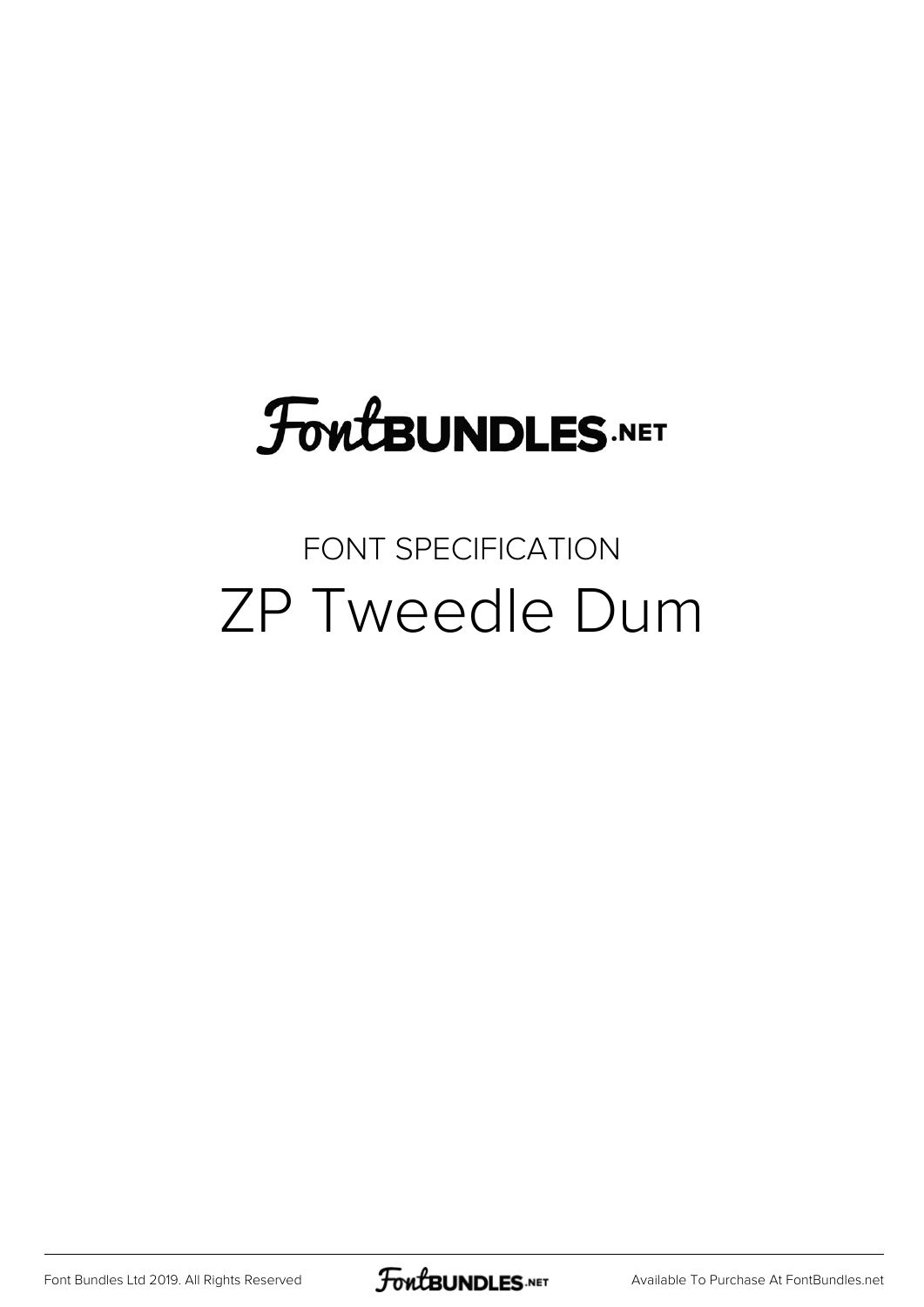#### ZP Tweedle Dum - Regular

**Uppercase Characters** 

## A B C D E F G H I J K L M N O P O R S T U V W X Y Z

Lowercase Characters

### abcdefghijklmnoparstuvwxyz

**Numbers** 

# 0123456709

**Punctuation and Symbols** 



All Other Glyphs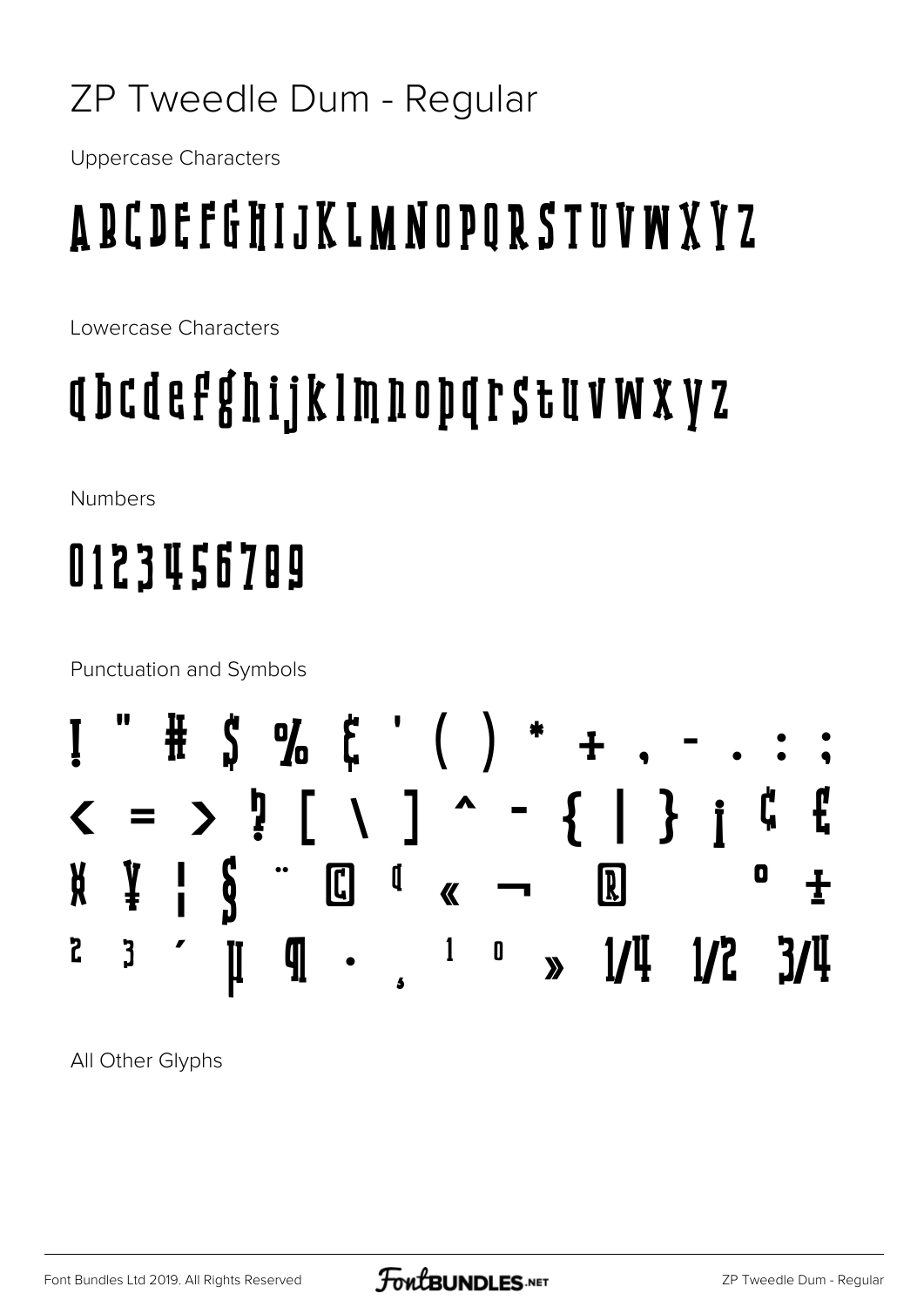|  |  |  | $\dot{A}$ $\dot{A}$ $\dot{A}$ $\ddot{A}$ $\ddot{A}$ $\ddot{E}$ $\ddot{C}$ $\dot{C}$                                                                                                                                                                                                                                                                                                                                                                                                          |  |
|--|--|--|----------------------------------------------------------------------------------------------------------------------------------------------------------------------------------------------------------------------------------------------------------------------------------------------------------------------------------------------------------------------------------------------------------------------------------------------------------------------------------------------|--|
|  |  |  | $\begin{array}{ccccccccccccccccc} \acute{F} & \hat{F} & \hat{F} & \dot{I} & \dot{I} & \dot{I} & \dot{J} & \dot{N} \end{array}$                                                                                                                                                                                                                                                                                                                                                               |  |
|  |  |  | $\begin{array}{ccccccccccccccccc} \hat{\mathbf{I}} & \hat{\mathbf{I}} & \hat{\mathbf{I}} & \hat{\mathbf{I}} & \hat{\mathbf{I}} & \hat{\mathbf{I}} & \hat{\mathbf{I}} & \hat{\mathbf{I}} & \hat{\mathbf{I}} & \hat{\mathbf{I}} & \hat{\mathbf{I}} & \hat{\mathbf{I}} & \hat{\mathbf{I}} & \hat{\mathbf{I}} & \hat{\mathbf{I}} & \hat{\mathbf{I}} & \hat{\mathbf{I}} & \hat{\mathbf{I}} & \hat{\mathbf{I}} & \hat{\mathbf{I}} & \hat{\mathbf{I}} & \hat{\mathbf{I}} & \hat{\mathbf{I}} & \hat$ |  |
|  |  |  | $\begin{array}{ccccccccccccccccc} \hat{\mathbf{I}} & \hat{\mathbf{I}} & \hat{\mathbf{I}} & \hat{\mathbf{I}} & \hat{\mathbf{I}} & \hat{\mathbf{I}} & \hat{\mathbf{I}} & \hat{\mathbf{I}} & \hat{\mathbf{I}} & \hat{\mathbf{I}} & \hat{\mathbf{I}} & \hat{\mathbf{I}} & \hat{\mathbf{I}} & \hat{\mathbf{I}} & \hat{\mathbf{I}} & \hat{\mathbf{I}} & \hat{\mathbf{I}} & \hat{\mathbf{I}} & \hat{\mathbf{I}} & \hat{\mathbf{I}} & \hat{\mathbf{I}} & \hat{\mathbf{I}} & \hat{\mathbf{I}} & \hat$ |  |
|  |  |  |                                                                                                                                                                                                                                                                                                                                                                                                                                                                                              |  |
|  |  |  | $\hat{I}$ $\hat{I}$ $\hat{I}$ $\hat{I}$ $\hat{I}$ $\hat{I}$ $\hat{I}$ $\hat{I}$ $\hat{I}$ $\hat{I}$ $\hat{I}$ $\hat{I}$ $\hat{I}$                                                                                                                                                                                                                                                                                                                                                            |  |
|  |  |  | $\begin{array}{ccccccccccccccccc} \mathbf{0} & \mathbf{0} & \mathbf{0} & \mathbf{0} & \mathbf{0} & \mathbf{0} & \mathbf{0} & \mathbf{0} & \mathbf{0} & \mathbf{0} & \mathbf{0} & \mathbf{0} & \mathbf{0} & \mathbf{0} & \mathbf{0} & \mathbf{0} & \mathbf{0} & \mathbf{0} & \mathbf{0} & \mathbf{0} & \mathbf{0} & \mathbf{0} & \mathbf{0} & \mathbf{0} & \mathbf{0} & \mathbf{0} & \mathbf{0} & \mathbf{0} & \mathbf{0} & \mathbf{0}$                                                       |  |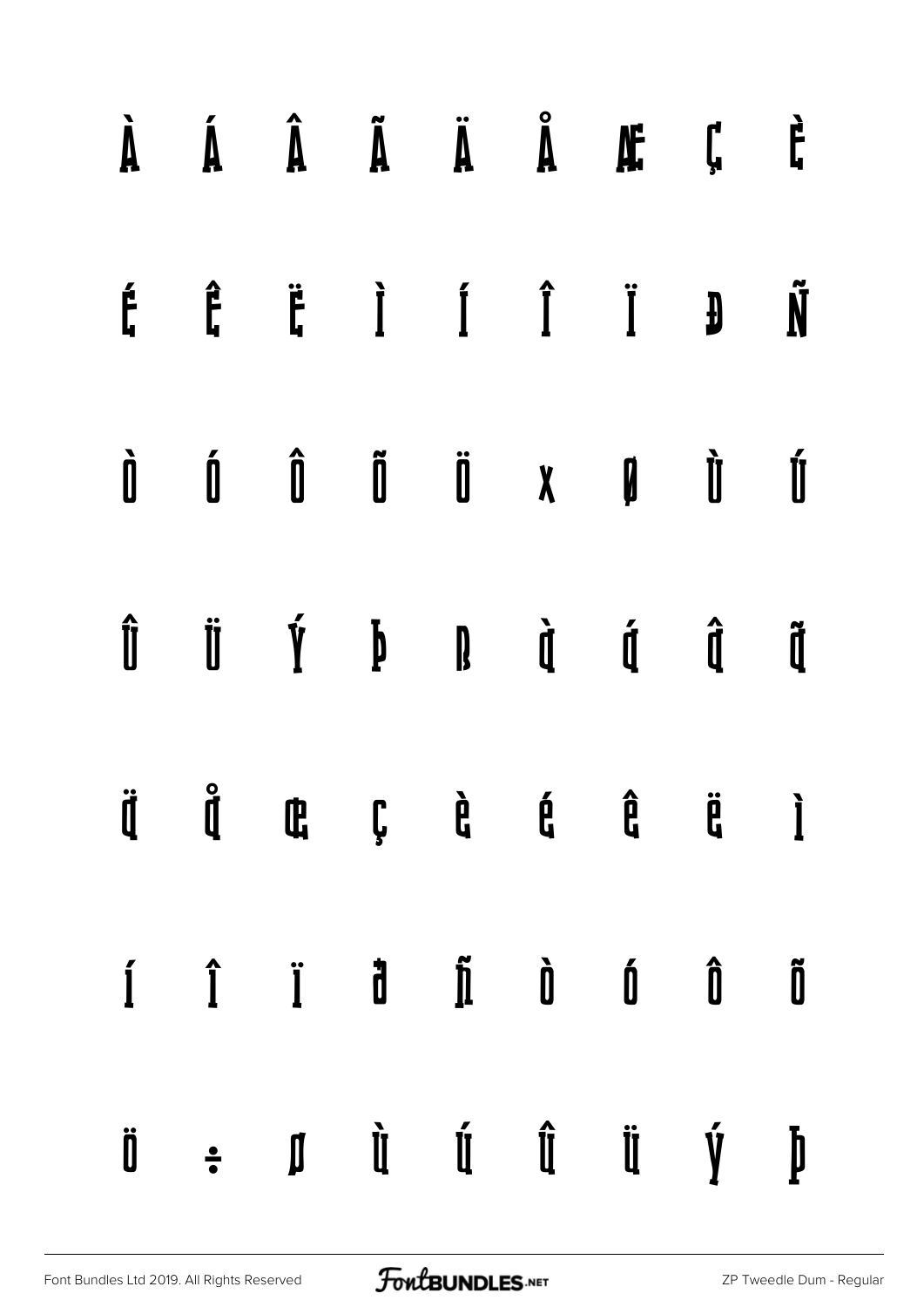| $\check{J}$ $\check{D}$ $\check{D}$ $\check{B}$ $\check{B}$ $\check{B}$ $\check{B}$ $\check{K}$                                                                                                                                                                                                                                                                                                                                       |  |  |  |  |
|---------------------------------------------------------------------------------------------------------------------------------------------------------------------------------------------------------------------------------------------------------------------------------------------------------------------------------------------------------------------------------------------------------------------------------------|--|--|--|--|
| $\check{\textbf{D}}\qquad \textbf{d}^*\qquad \textbf{J}\qquad \textbf{d}\qquad \textbf{f}\qquad \textbf{e}\qquad \textbf{f}\qquad \textbf{e}\qquad \textbf{f}\qquad \textbf{d}\qquad \textbf{I}$                                                                                                                                                                                                                                      |  |  |  |  |
| $\begin{array}{cccccccccccccc} \mathbf{L} & \mathbf{I} & \mathbf{I} & \mathbf{I} & \mathbf{I} & \mathbf{I} & \mathbf{I} & \mathbf{I} & \mathbf{I} & \mathbf{I} & \mathbf{I} & \mathbf{I} & \mathbf{I} & \mathbf{I} & \mathbf{I} & \mathbf{I} & \mathbf{I} & \mathbf{I} & \mathbf{I} & \mathbf{I} & \mathbf{I} & \mathbf{I} & \mathbf{I} & \mathbf{I} & \mathbf{I} & \mathbf{I} & \mathbf{I} & \mathbf{I} & \mathbf{I} & \mathbf{I} &$ |  |  |  |  |
| $\check{\mathbb{I}}$ $\check{\mathbb{I}}$ $\check{\mathbb{I}}$ $\check{\mathbb{I}}$ $\mathbb{I}$ $\mathbb{I}$ $\check{\mathbb{I}}$ $\check{\mathbb{I}}$ $\check{\mathbb{I}}$ $\check{\mathbb{I}}$ $\check{\mathbb{I}}$                                                                                                                                                                                                                |  |  |  |  |
| $\check{\textbf{S}}\hspace{0.3cm} \check{\textbf{S}}\hspace{0.3cm} \check{\textbf{S}}\hspace{0.3cm} \check{\textbf{S}}\hspace{0.3cm} \check{\textbf{S}}\hspace{0.3cm} \check{\textbf{I}}\hspace{0.3cm} \check{\textbf{I}}\hspace{0.3cm} \check{\textbf{I}}\hspace{0.3cm} \check{\textbf{I}}$                                                                                                                                          |  |  |  |  |
| $\begin{array}{cccccccccc} \vec{t} & \vec{0} & \vec{0} & \vec{0} & \vec{0} & \vec{0} & \vec{0} & \vec{0} & \vec{0} & \vec{0} & \vec{0} & \vec{0} & \vec{0} & \vec{0} & \vec{0} & \vec{0} & \vec{0} & \vec{0} & \vec{0} & \vec{0} & \vec{0} & \vec{0} & \vec{0} & \vec{0} & \vec{0} & \vec{0} & \vec{0} & \vec{0} & \vec{0} & \vec{0} & \vec{0} & \vec{0} & \vec{0} & \vec{0} & \vec{0} & \$                                           |  |  |  |  |
| $\dot{z}$ $\check{z}$ $\check{z}$ $f$ $\circ$ $\circ$ $\circ$                                                                                                                                                                                                                                                                                                                                                                         |  |  |  |  |